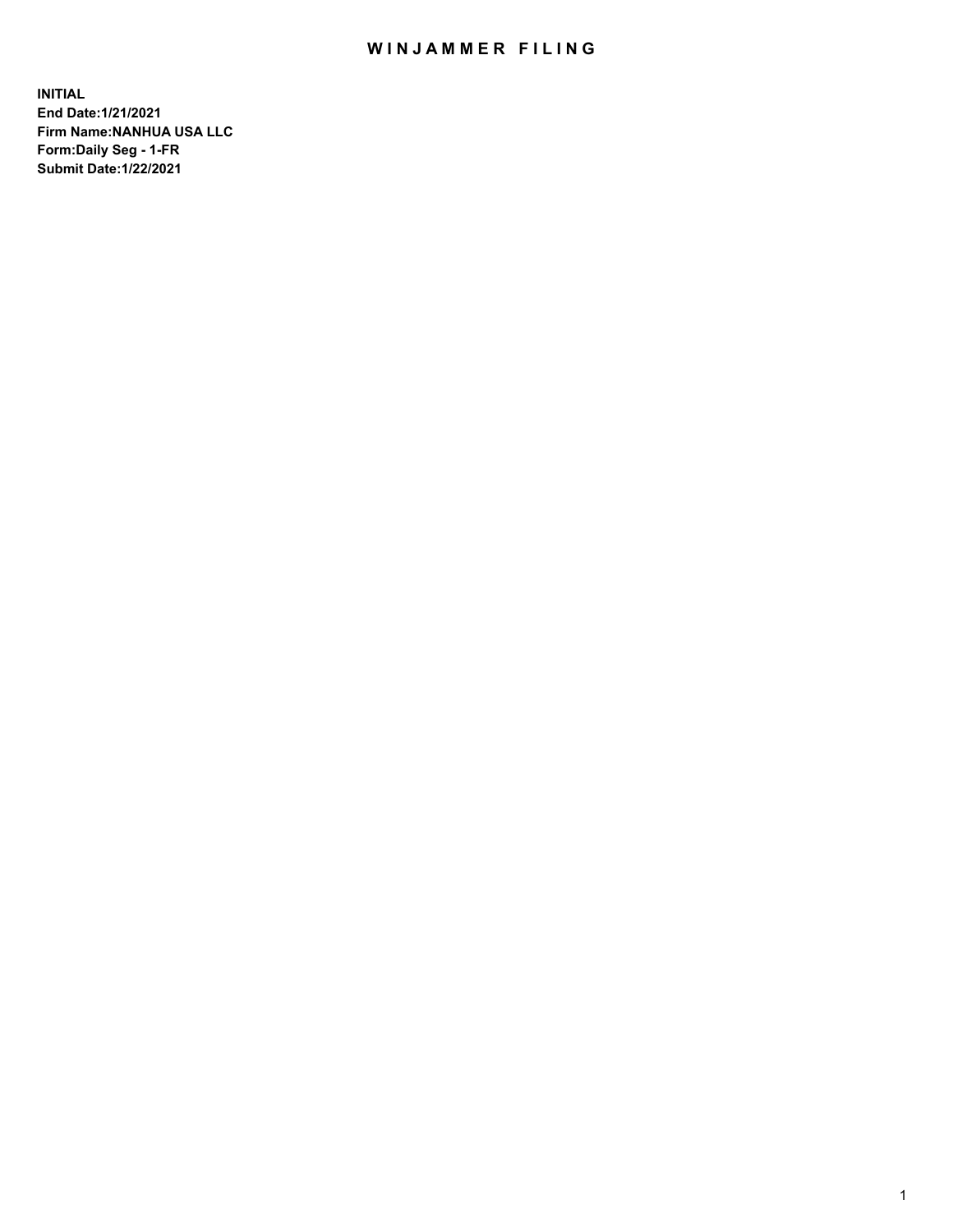### **INITIAL End Date:1/21/2021 Firm Name:NANHUA USA LLC Form:Daily Seg - 1-FR Submit Date:1/22/2021 Daily Segregation - Cover Page**

Name of Company **NANHUA USA LLC** [0010] Contact Name **Kimberley Vercoe** [0040] Contact Phone Number **+1 (312) 526-3930** [0060] Contact Email Address **Kimberley.Vercoe@nanhua-usa. com** [0065] FCM's Customer Segregated Funds Residual Interest Target (choose one): a. Minimum dollar amount: ; or **3,500,000** [8930] b. Minimum percentage of customer segregated funds required:% ; or **0** [8940] c. Dollar amount range between:and; or **0** [8950] **0** [8951] d. Percentage range of customer segregated funds required between:% and%. **0** [8960] **0** [8961] FCM's Customer Secured Amount Funds Residual Interest Target (choose one): a. Minimum dollar amount: ; or **100,000** [8970] b. Minimum percentage of customer secured funds required:% ; or **0** [8980] c. Dollar amount range between:and; or **0** [8990] **0** [8991] d. Percentage range of customer secured funds required between:% and%. **0** [9000] **0** [9001] FCM's Cleared Swaps Customer Collateral Residual Interest Target (choose one): a. Minimum dollar amount: ; or **0** [9010] b. Minimum percentage of cleared swaps customer collateral required:% ; or **0** [9020] c. Dollar amount range between:and; or **0** [9030] **0** [9031]

d. Percentage range of cleared swaps customer collateral required between:% and%. **0** [9040] **0** [9041]

Attach supporting documents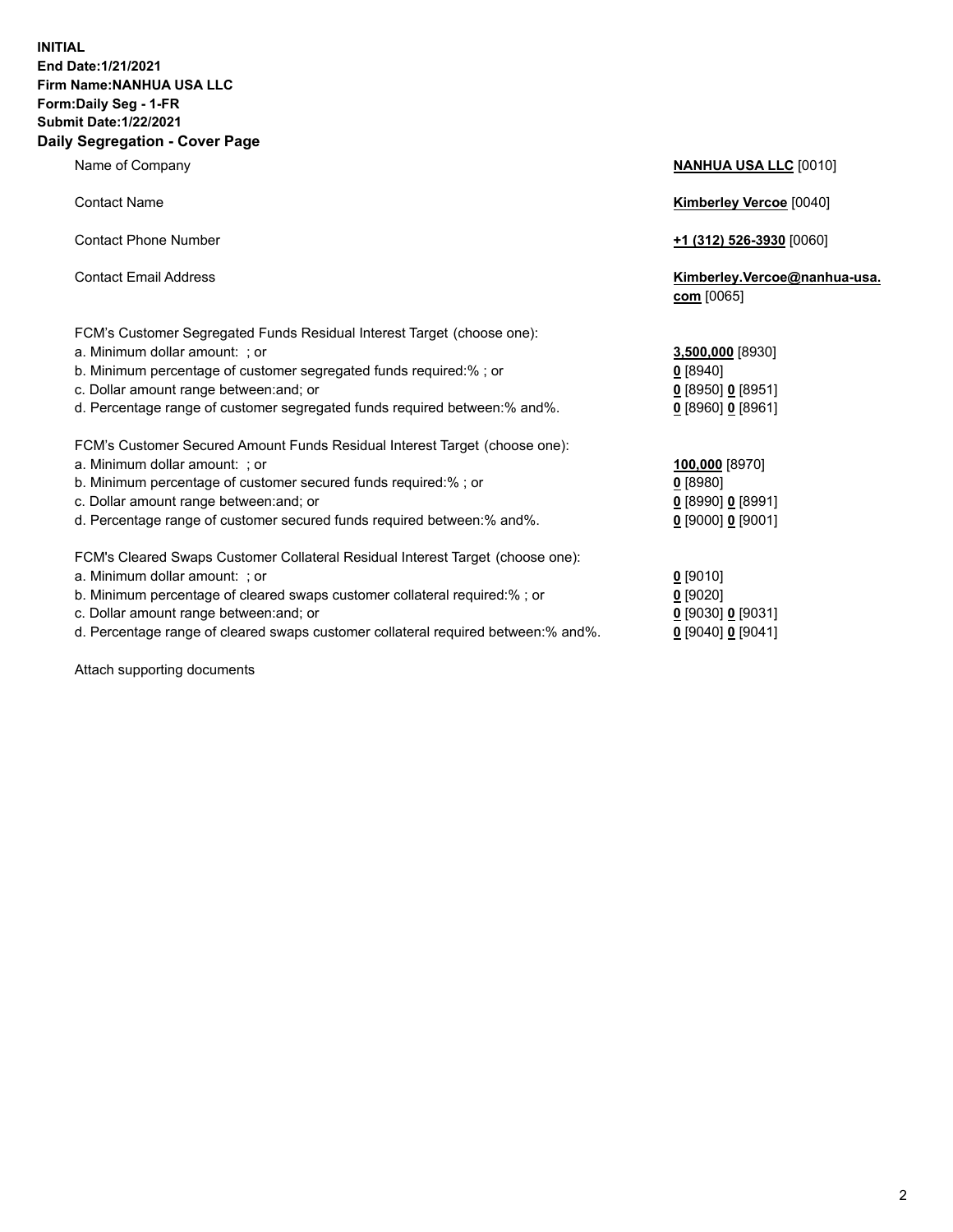## **INITIAL End Date:1/21/2021 Firm Name:NANHUA USA LLC Form:Daily Seg - 1-FR Submit Date:1/22/2021 Daily Segregation - Secured Amounts**

|     | Foreign Futures and Foreign Options Secured Amounts                                               |                         |
|-----|---------------------------------------------------------------------------------------------------|-------------------------|
|     | Amount required to be set aside pursuant to law, rule or regulation of a foreign                  | $0$ [5605]              |
|     | government or a rule of a self-regulatory organization authorized thereunder                      |                         |
| 1.  | Net ledger balance - Foreign Futures and Foreign Option Trading - All Customers                   |                         |
|     | A. Cash                                                                                           | 66,532 [5615]           |
|     | B. Securities (at market)                                                                         | $0$ [5617]              |
| 2.  | Net unrealized profit (loss) in open futures contracts traded on a foreign board of trade         | $0$ [5625]              |
| 3.  | Exchange traded options                                                                           |                         |
|     | A. Market value of open option contracts purchased on a foreign board of trade                    | $Q$ [5635]              |
|     | B. Market value of open contracts granted (sold) on a foreign board of trade                      | $0$ [5637]              |
| 4.  | Net equity (deficit) (add lines 1.2. and 3.)                                                      | 66,532 [5645]           |
| 5.  | Account liquidating to a deficit and account with a debit balances - gross amount                 | $0$ [5651]              |
|     | Less: amount offset by customer owned securities                                                  | 0 [5652] 0 [5654]       |
| 6   | Amount required to be set aside as the secured amount - Net Liquidating Equity                    | 66,532 [5655]           |
|     | Method (add lines 4 and 5)                                                                        |                         |
| 7.  | Greater of amount required to be set aside pursuant to foreign jurisdiction (above) or line<br>6. | 66,532 [5660]           |
|     | FUNDS DEPOSITED IN SEPARATE REGULATION 30.7 ACCOUNTS                                              |                         |
| 1.  | Cash in Banks                                                                                     |                         |
|     | A. Banks located in the United States                                                             | 417,939 [5700]          |
|     | B. Other banks qualified under Regulation 30.7                                                    | 0 [5720] 417,939 [5730] |
| 2.  | Securities                                                                                        |                         |
|     | A. In safekeeping with banks located in the United States                                         | $0$ [5740]              |
|     | B. In safekeeping with other banks qualified under Regulation 30.7                                | 0 [5760] 0 [5770]       |
| 3.  | Equities with registered futures commission merchants                                             |                         |
|     | A. Cash                                                                                           | $0$ [5780]              |
|     | <b>B.</b> Securities                                                                              | $0$ [5790]              |
|     | C. Unrealized gain (loss) on open futures contracts                                               | $0$ [5800]              |
|     | D. Value of long option contracts                                                                 | $0$ [5810]              |
|     | E. Value of short option contracts                                                                | 0 [5815] 0 [5820]       |
| 4.  | Amounts held by clearing organizations of foreign boards of trade                                 |                         |
|     | A. Cash                                                                                           | $0$ [5840]              |
|     | <b>B.</b> Securities                                                                              | $0$ [5850]              |
|     | C. Amount due to (from) clearing organization - daily variation                                   | 0[5860]                 |
|     | D. Value of long option contracts                                                                 | $0$ [5870]              |
|     | E. Value of short option contracts                                                                | 0 [5875] 0 [5880]       |
| 5.  | Amounts held by member of foreign boards of trade                                                 |                         |
|     | A. Cash                                                                                           | $0$ [5900]              |
|     | <b>B.</b> Securities                                                                              | $0$ [5910]              |
|     | C. Unrealized gain (loss) on open futures contracts                                               | $0$ [5920]              |
|     | D. Value of long option contracts                                                                 | $0$ [5930]              |
|     | E. Value of short option contracts                                                                | 0 [5935] 0 [5940]       |
| 6.  | Amounts with other depositories designated by a foreign board of trade                            | $0$ [5960]              |
| 7.  | Segregated funds on hand                                                                          | $0$ [5965]              |
| 8.  | Total funds in separate section 30.7 accounts                                                     | 417,939 [5970]          |
| 9.  | Excess (deficiency) Set Aside for Secured Amount (subtract line 7 Secured Statement               | 351,407 [5680]          |
|     | Page 1 from Line 8)                                                                               |                         |
| 10. | Management Target Amount for Excess funds in separate section 30.7 accounts                       | 100,000 [5980]          |
| 11. | Excess (deficiency) funds in separate 30.7 accounts over (under) Management Target                | 251,407 [5985]          |
|     |                                                                                                   |                         |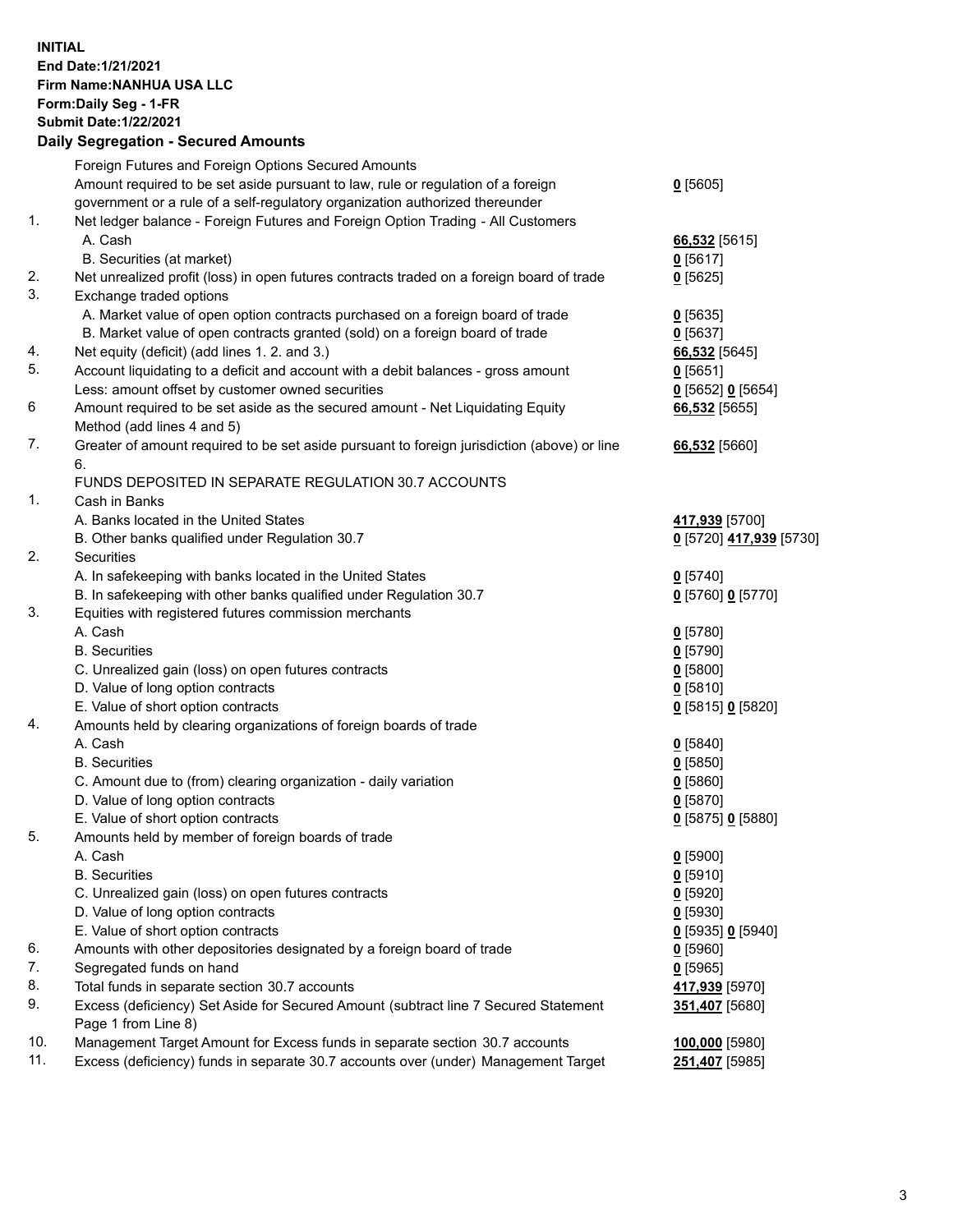| <b>INITIAL</b><br>End Date: 1/21/2021<br>Firm Name: NANHUA USA LLC<br>Form: Daily Seg - 1-FR<br><b>Submit Date: 1/22/2021</b><br>Daily Segregation - Segregation Statement |                                                                                      |                          |  |  |
|----------------------------------------------------------------------------------------------------------------------------------------------------------------------------|--------------------------------------------------------------------------------------|--------------------------|--|--|
|                                                                                                                                                                            | SEGREGATION REQUIREMENTS (Section 4d(2) of the CEAct)                                |                          |  |  |
| 1.                                                                                                                                                                         | Net ledger balance                                                                   |                          |  |  |
|                                                                                                                                                                            | A. Cash                                                                              | 55,422,071 [5000]        |  |  |
|                                                                                                                                                                            | B. Securities (at market)                                                            | $0$ [5010]               |  |  |
| 2.                                                                                                                                                                         | Net unrealized profit (loss) in open futures contracts traded on a contract market   | 11,956,878 [5020]        |  |  |
| 3.                                                                                                                                                                         | Exchange traded options                                                              |                          |  |  |
|                                                                                                                                                                            | A. Market value of open option contracts purchased on a contract market              | 20,110,359 [5030]        |  |  |
|                                                                                                                                                                            | B. Market value of open option contracts granted (sold) on a contract market         | <u>-1,152,421</u> [5040] |  |  |
| 4.                                                                                                                                                                         | Net Equity (deficit) (add lines 1, 2, and 3)                                         | 86,336,887 [5050]        |  |  |
| 5.                                                                                                                                                                         | Accounts liquidating to a deficit and accounts with                                  |                          |  |  |
|                                                                                                                                                                            | debit balances - gross amount                                                        | $0$ [5060]               |  |  |
| 6.                                                                                                                                                                         | Less: amount offset by customer owned securities                                     | 0 [5070] 0 [5080]        |  |  |
|                                                                                                                                                                            | Amount required to be segregated (add lines 4 and 5)<br>FUNDS IN SEGREGATED ACCOUNTS | 86,336,887 [5090]        |  |  |
| 7.                                                                                                                                                                         | Deposited in segregated funds bank accounts                                          |                          |  |  |
|                                                                                                                                                                            | A. Cash                                                                              | 20,307,438 [5100]        |  |  |
|                                                                                                                                                                            | B. Securities representing investment of customers' funds (at market)                | $0$ [5110]               |  |  |
|                                                                                                                                                                            | C. Securities held for particular customers or option customers in lieu of cash (at  | $0$ [5120]               |  |  |
|                                                                                                                                                                            | market)                                                                              |                          |  |  |
| 8.                                                                                                                                                                         | Margins on deposit with derivatives clearing organizations of contract markets       |                          |  |  |
|                                                                                                                                                                            | A. Cash                                                                              | <b>54,336,285</b> [5130] |  |  |
|                                                                                                                                                                            | B. Securities representing investment of customers' funds (at market)                | 2,999,926 [5140]         |  |  |
|                                                                                                                                                                            | C. Securities held for particular customers or option customers in lieu of cash (at  | $0$ [5150]               |  |  |
|                                                                                                                                                                            | market)                                                                              |                          |  |  |
| 9.                                                                                                                                                                         | Net settlement from (to) derivatives clearing organizations of contract markets      | 377,487 [5160]           |  |  |
| 10.                                                                                                                                                                        | Exchange traded options                                                              |                          |  |  |
|                                                                                                                                                                            | A. Value of open long option contracts                                               | 20,110,359 [5170]        |  |  |
|                                                                                                                                                                            | B. Value of open short option contracts                                              | -1,152,421 [5180]        |  |  |
| 11.                                                                                                                                                                        | Net equities with other FCMs                                                         |                          |  |  |
|                                                                                                                                                                            | A. Net liquidating equity                                                            | $0$ [5190]               |  |  |
|                                                                                                                                                                            | B. Securities representing investment of customers' funds (at market)                | $0$ [5200]               |  |  |
|                                                                                                                                                                            | C. Securities held for particular customers or option customers in lieu of cash (at  | $0$ [5210]               |  |  |
|                                                                                                                                                                            | market)                                                                              |                          |  |  |
| 12.                                                                                                                                                                        | Segregated funds on hand                                                             | $0$ [5215]               |  |  |
| 13.                                                                                                                                                                        | Total amount in segregation (add lines 7 through 12)                                 | 96,979,074 [5220]        |  |  |
| 14.                                                                                                                                                                        | Excess (deficiency) funds in segregation (subtract line 6 from line 13)              | 10,642,187 [5230]        |  |  |
| 15.                                                                                                                                                                        | Management Target Amount for Excess funds in segregation                             | 3,500,000 [5240]         |  |  |
| 16.                                                                                                                                                                        | Excess (deficiency) funds in segregation over (under) Management Target Amount       | 7,142,187 [5250]         |  |  |
|                                                                                                                                                                            | <b>Excess</b>                                                                        |                          |  |  |